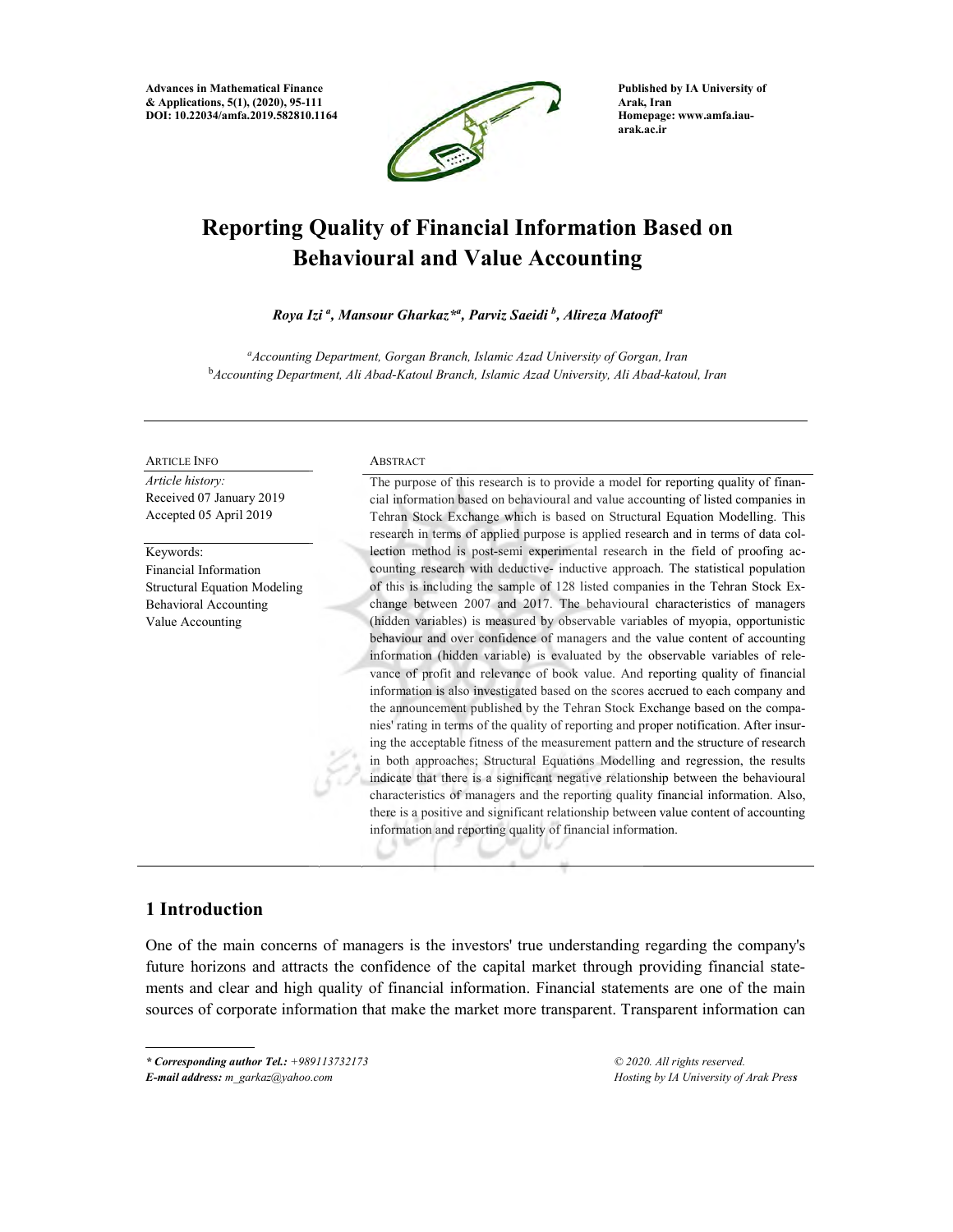be considered as one of the tools for accountability of managers, the greater the dissemination of information in the economic environment increases the ability to make informed decisions, as well as responsibility of responding to how acquisition and use resources. Therefore, one of the requirements of economic growth and development is the access of stakeholders to transparent and high-quality information [7]. Based on representation theory, managers as shareholder agents may act in a way or take decisions that are not be necessarily in line with maximizing shareholder wealth. According to this theory, an adequate control or monitoring mechanism should be created to protect shareholders from conflicts of interest. The issue of transparency of financial statements and the reporting quality of information presented therein have been considered as a practical [19]. Disclosed high quality information as part of a controlling mechanism helps investors to disciplining the managers of capital acceptor firms, and encourages managers to take steps in line with shareholders' interests and improving the company performance [5]. Public disclosure and quality of information provides the excellent monitoring conditions for performance and, as a result, improved the performance [19]. Birnberg [3] are also believe that reliable and high quality accounting information facilitates the shareholders controlling and smooth the effective enforcement of shareholders' interest protection. Therefore, the recognition of effective psychological factors on the mentality of managers and applying of them in achieving quality level information can create maximum trust in the market for the company, in order not to lose the opportunity of profitability, and also attract stakeholders' satisfaction by providing high quality information [19]. The main object of accounting is providing information to decision-makers, despite the use of accounting information in practice of unusual events and unpredictable results it have attracted the attention of many researchers, and creates the new school in accounting research which called Accounting Behavioural Research [39].

Behavioural research in accounting was first introduced in the 1960s and expanded in the 1970s with research by Ashton and Lee. The development of psychological discussions and behavioural decision making has been a major contributor to the emergence of behavioural research in accounting [3]. This research, in addition to the field of technical accounting, examines the psychology and social science fields as well. Behavioural accounting as one of the accounting trends refers to the relation between the human behaviour and accounting system [36] and it's classified into four areas of individuals, groups, organizations and environmental conditions. According to this category of research in the field of individuals, that emphasis on the personal characteristics of unique factor or his response to specific data sets or accounting drivers. Group research investigates the behaviour of a limited number of individuals according to the group members influence from other's behaviour. Research in the field of organization, with the definition of the organization as an independent entity, studies the structural features such as the complexity of tasks or the design of the accounting system and environmental conditions researches investigate the social role of accounting and its interaction between accounting and society [3]. The accounting system and financial reporting does not provide all the information needed to decision-making. Choosing the type of information, how influencing to the information and the impact of human behaviour on information and the relationship between human behaviour and the design, implementation and useful use of the accounting information system are the topics those discussed in behavioural accounting. In this regard, the information should be useful and relevant and have the potential to affect the decisions of information users. Whatever the value contends of is grater its usage of them in making the decision will be more and then will result to making optimal decisions [37]. It has always been a question of how important accounting measures are? And why accounting information should have value content? Given that, financial reporting by companies plays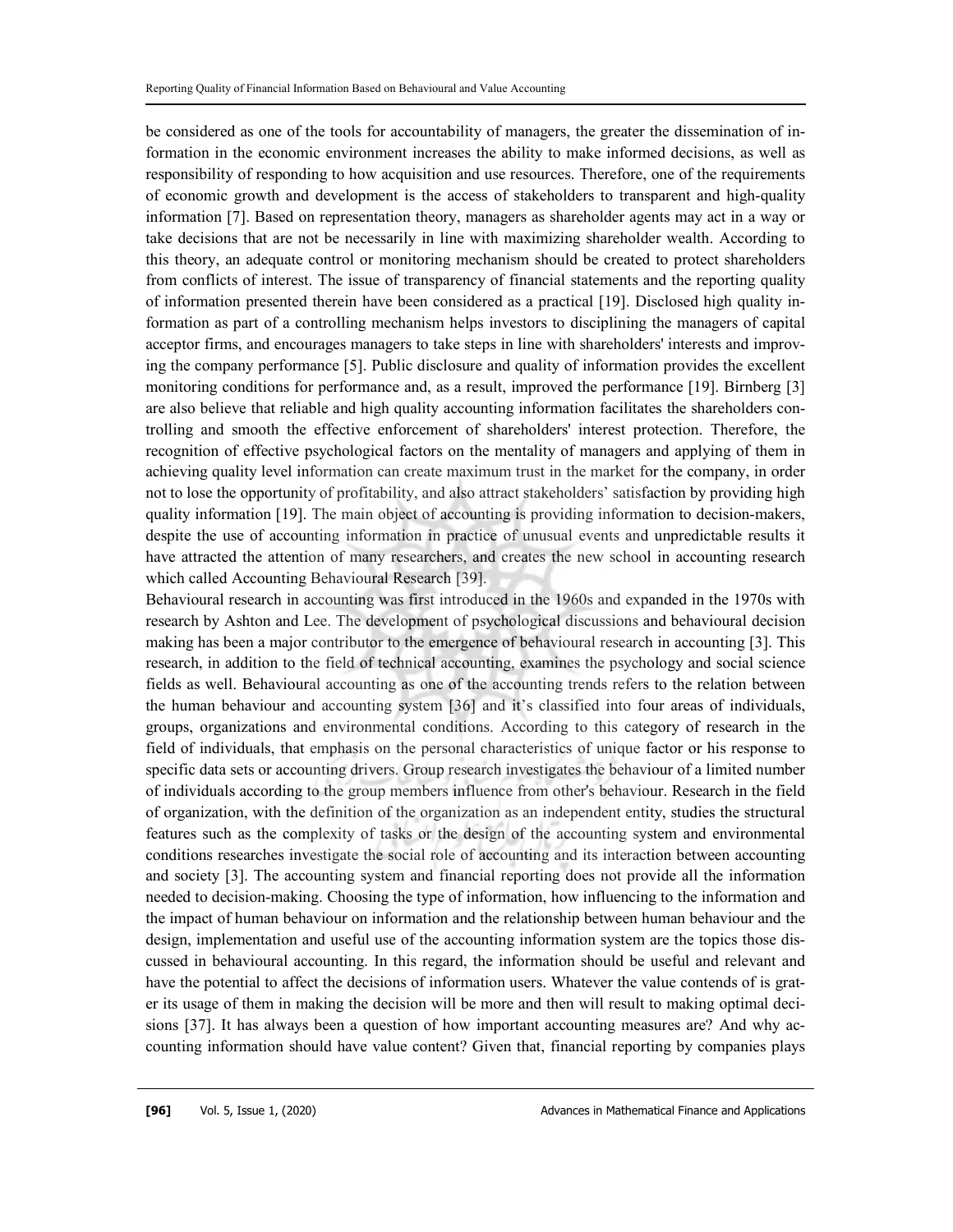an important role in predicting the future, and accounting information when has a value content that investors recognize then as relate in their assessments of the company and be reliable reflects the shares price [2]. The topics presented are show that the reporting quality of financial information in marketplace is based on value content of accounting information and behavioural impact. Based on this, expected that information based on behavioural accounting and value-based information increases the reporting quality of financial information and will raise the trust of users of financial information reported by companies in the capital market. Therefore, it is very important to recognize the important and effective factors of behaviour and value on the reporting quality of financial information. Today, the role of the attitudes and internal factors of the individuals and the psychology of financial markets has been considered in financial studies, despite the fact that numerous studies in the field of behaviour have been done, but it seems we faces the lack of applied studies on the application Theories of behavioural and value accounting and its impact on the reporting quality of financial information in the capital markets of countries in general and in Iran in particular. Accordingly, present study attempts to introduce the behavioural and value theories in accounting, increases the understanding of the abnormal behaviour of the market and explains one of the important issues of accounting. Therefore, with regard to the above, the main issue of the researcher in this study is to provide a model for the reporting quality of financial accounting based on behavioural and value accounting.

## 2 Literature Review

In this section we review some important and related works.

#### 2.1 Reporting quality

In terms of stakeholder theory, information reporting is influenced by the power of the company's internal and external stakeholders. Different stakeholders influence the goals and operations of the company, and the company, in order to meet the information needs of the stakeholders, discloses information in various dimensions and levels. In terms of the legitimacy theory, two categories of factors affect the level of information reporting; characteristics of corporate and corporate governance. The first category represents the factors that indicate the amount of social pressure to provide information. Based on the legitimacy theory, industrial corporations with desired characteristics in terms of profitability, liquidity, and financial leverage are more popular and, as a result, demand for information and transparency improvements will increases. The second category expresses the factors which reflect the response rate of the company to the stakeholder demand. These factors include company's corporate governance and ownership structure. It is expected that in companies having good corporate governance mechanisms and greater ownership dispersion, disclosure of more information will be considered in the interest of stakeholders [35].

Theoretical research conducted by Dess and Picken [11] shows that better reporting of financial information decreases the investor prediction risk about decision making parameters, which means that investors consider a greater risk for asset with little information in compared to an asset with more information. This perspective can be shown by concept of information symmetry. On the other hand, it is expected that the corporate performance effects on reporting quality of financial and disclosure of accounting information. Since 1961, there has been raised many cases of conflict between the interests of the groups and how companies are confronted with such contradictions by economists. These cases are generally well known as representation. The core of the representation theory is based on the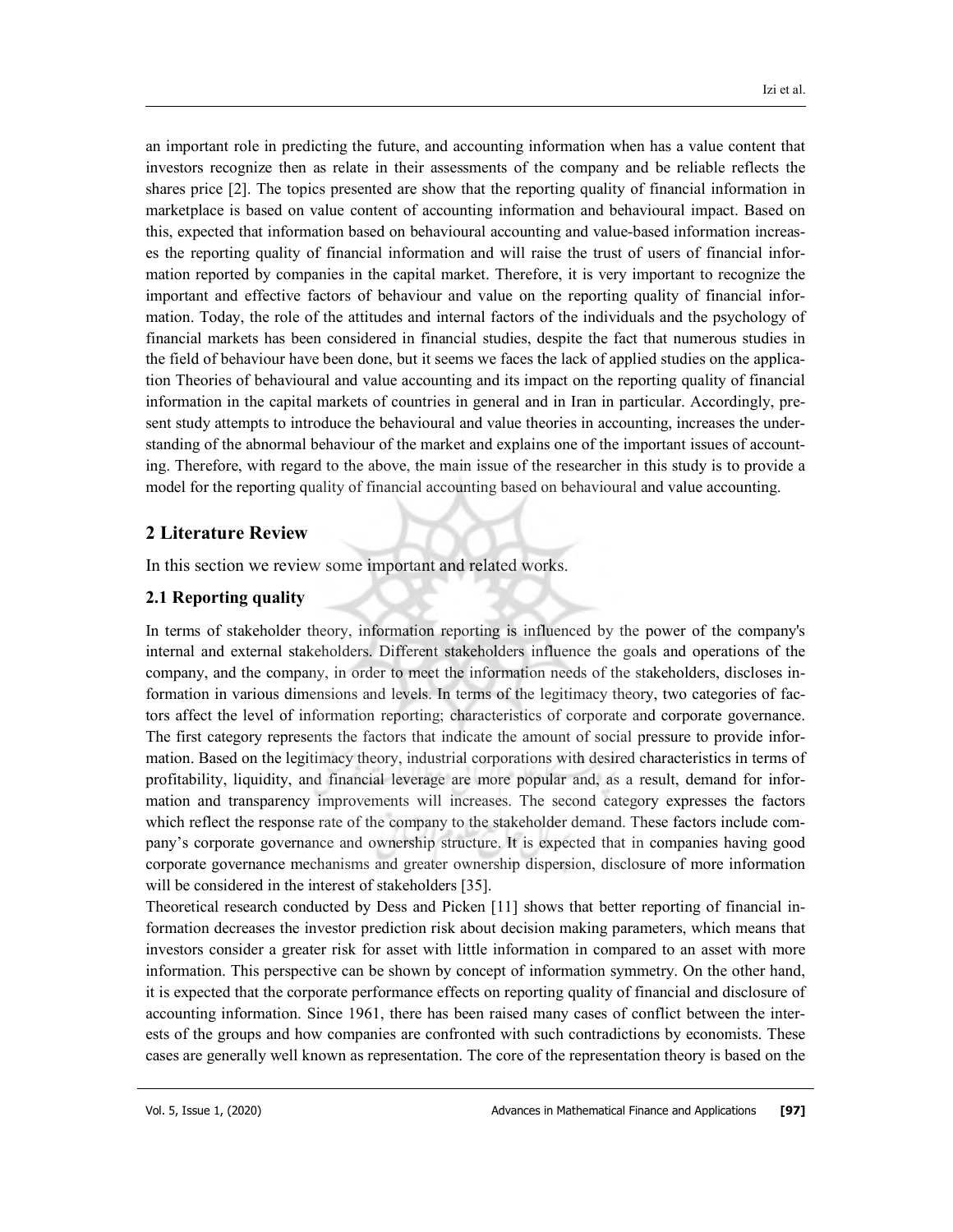assumption that executives as shareholder representatives may act in the way or take decisions that are not necessarily in order to be maximizing shareholder wealth. The issue of transparency of financial reporting has been considered as a practical way of controlling these [16].

## 2.2 Behavioral Accounting

In Western economic literature, the existential nature of humans is defined as a rational being that decides under fully transparent conditions. This complete creature, often referred as the economic man, which always successful in the process of optimizing the interests of the prosperous, and collects all the information that effects on their alternative and decisions, and finally creates an ideal situation that certainly is not accessible in the real world of many decision makers [16]. Most of behavioural research in the field of individuals has examined the individual's understanding manner, quality of judgment, and decision making. Judgment is comparing one stimulus to another one, or evaluating a stimulus in relation to a standard. A decision is the choice of a stimulus (strategy, action) among a set of stimulus. We distinguish between two theoretical perspectives in accounting research in the subject of judgment and decision making [11].

The theory of behavioural decision making is based on decision making theory of economics and statistics, and uses optimization models such as bias theorem and regression analysis as a benchmark for assessing the manner and quality of decisions and judgment of individuals in a typical way. Investigating the decision-making and judgmental function is related to identifying diverse sources (such as the ability to recognize, knowledge, and motivate) in manner and quality of individual's decisionmaking and judgment [12, 20, 23]. Behavioural research in accounting studies that how people behave and respond to specific information. The study of the behaviour of accountants or those whose behaviour is affected by accounting functions and accounting reports are included in the field of behavioural research in accounting [14]. In general, people have different behavioural characteristics. Managers as a part of the accounting system are affected by their own behavioural and individual characteristics. Therefore, how these characteristics can affect the performance of managers, their level of accountability, and the responsibility of managers to report on financial information and the quality of disclosure and disclosure of information. Several studies have been done and after 1960s this was made possible to identify the components of behavioural patterns of managers in accounting. Myopia is one of the behavioural characteristics of managers, first introduced by Theodore Levitt in the 1960s as marketing myopia. Myopia in marketing was initially defined as myopia of the company or a limitation of attention to sub-trade activities. The accounting area has introduced myopia as short-term financial activities, in other words, short-sightedness [25, 26], it's expected that managers who are focused on short-term goals, in a short period of time will achieve quick results and efficiency but it is temporary, and Of course, in the long term their performance will not be desirable and satisfactory and, in other words, mangers will be engaged myopia [32, 33, 35, 37], The researches done about by myopia from 1990s to present, including the researches by [7, 28, 40, 41], showed that if market participants correctly perceived this probability and realized that it would be possible for companies that reduces their marketing and research and development costs, the quality of the reports of financial information be lower, systematically the assess the performance of these types of companies lower than other profitable companies. On the other hand, given the delayed reaction of the market, it can be expected that if marketers do not fully and accurately identify the balance between the marketing and research and development costs with the reported profits, or do not understand long-term effects of marketing and research and development, there will be a systematic negative reform in the assessment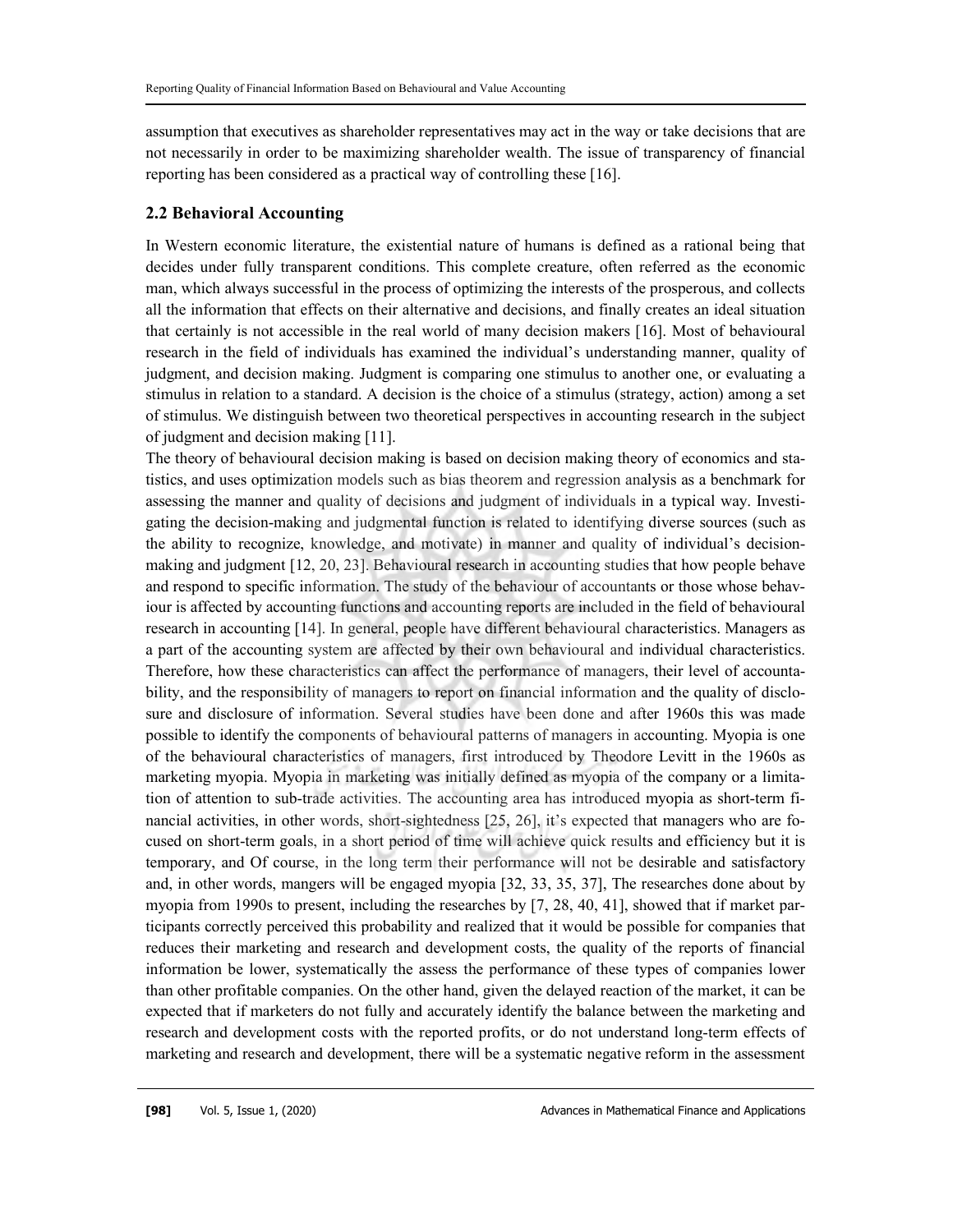of myopia firms in the future [14]. Being opportunistic of deal with affiliated entities is one of the factors that especially in Asian countries which, where business relations are so easy that it facilitate the makes transactions with affiliated entiti.es, it reduces the value of capital markets. Although all transactions with affiliated entities are not opportunistic, the prevailing attitude is that they are factors that affect risk, and investors are very important before investing. In existing theories, there are two attitudes towards dealing with affiliated individuals, which include the attitude of opportunistic behaviour (the theory of conflict of interests) and the attitude of effective behaviour (the hypothesis of effective transactions) that the existence or absence of any of these behaviours is a function of corporate governance, the rules protect the investors and, in general, the business environment of the countries [42].According to Standard No 12 of Iran , a transaction with an affiliate is defined as follows: The transfer of resources, services or obligations between affiliated entities, regardless of the asking for payment or not. In recent financial scandals, the deal with affiliated entities has been one of the concern centres, so that the purposeful use of these transactions and their lack of disclosure or insufficient disclosure is a factor in the fall of companies. In many cases, transactions with affiliated entities are inevitable and beneficial and are repeated in the company's business cycle, but in certain circumstances, it allows to major shareholders or managers to secure their own personal interest at the cost of other shareholders. In existing theories, there is an attitude of opportunistic behaviour to dealing with affiliated individuals who support this attitude of theory of conflict of interest.

The disclosure index is one of the indicators to protect the interests of investors. Tomak [41] examined the incentives for transactions with affiliated entities on the Italian stock exchange. His goal was to identify the underlying reasons for dealing with affiliates and to be effective or opportunistic in these transactions. According to ownership structure of Italian companies, potential use of transactions with affiliated entities by major shareholders was assessed for the loss of other shareholders in the acquisition of corporate resources. Evidence suggests opportunistic behaviour in these transactions, and there is a meaningful relationship between the amount of these transactions or the variables that influence the incentives and costs of property seizure. Different factors work together to make the investment issue one of the most important tasks of the top managers of an organization. A mistake in this issue will cost a lot to company. If the company invests a lots of money, then its costs will increase, which will cause losses and even bankruptcy in unfavourable economic conditions. In recent years, some studies have been carried out which acknowledge that managers have not always behaved rationally and that managers who have over confidence are often optimistic about their decisions and their results, especially in investment decisions Kahneman and Tversky [29] and under the influence of over confidence and over optimism, may make irrational decisions that have an important impact on the company's financial activities [1]. Research has shown that behavioural factors such as the over confidence of top managers are influence on inefficiencies investment and can lead to waste of internal resources [13, 22].

According to Heaton [21], managers with over confidence may invest the company's internal cash flow in projects with a negative net present value, which results in waste of internal resources of company and the company's financial turmoil. Corporate financial turmoil does not always lead to bankruptcy, but without exception, all companies face financial turmoil before bankruptcy. At macro level, corporate financial turmoil reduces GDP, increases unemployment, waste the country's resources, and so on. At micro level, stakeholders and business entities, such as shareholders, potential investors, creditors, managers, employees, suppliers of raw materials and customers, will suffer losses, and significant losses can be incurred for this group. Determining the reason or reasons for bankruptcy and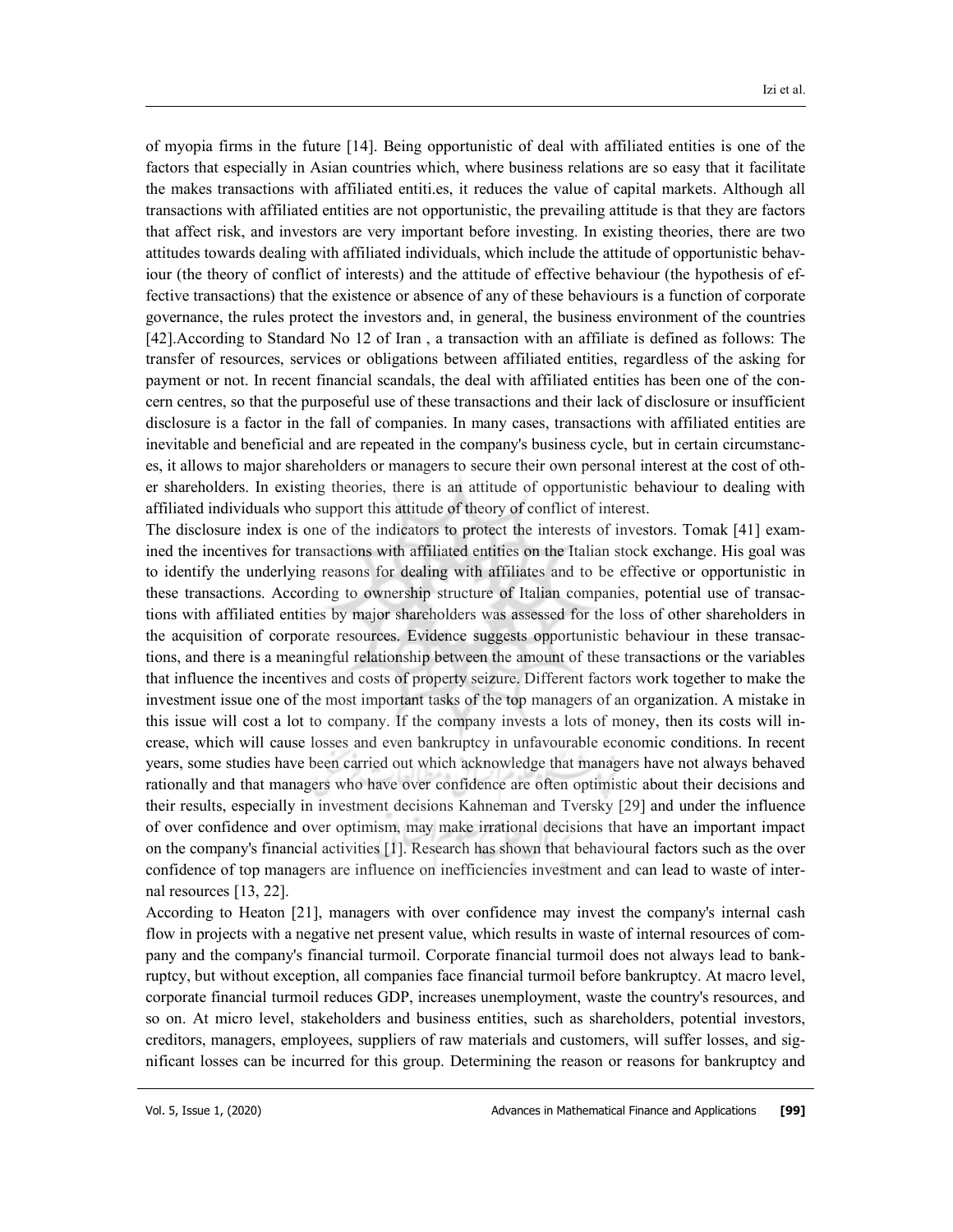financial problems is not easy. In many cases, multiple causes lead to a phenomenon of bankruptcy Bushman et al. [5] and Tomak [41] believe that the first and most important reason for corporate bankruptcy is their mismanagement. Managers of any organization whose decisions influence the success and life of the organization are also influenced by internal and personal factors whose behaviour is in the context of behavioural financial discussions. In this case, one of the most serious cases that influence investment decisions of managers of the organization is the issue of managers over confidence [15]. All managers, as a manager, do not tract the same manners, and like other people of community, they have individual, talents, motives, hobbies differences and have their own specific desires, as well they have different attitudes, knowledge and value system. Although these differences may appear to be partial, they may lead to very different differences and very different behavioural outcomes when they pass through the cognitive processes of individuals. Such differences are mainly due to differences in the personality of each person.

A review of psychological studies shows that corporate managers are prone to arbitrary decisions in their decisions [38] and managers with over confidence may in their investment decisions act in a way which results to decrease the value of the company or increase the risk [22], since managers who have over confident are expose to exaggerating and overestimate their abilities and performance, but, on the other hand, they underestimate the likelihood of costly financial turmoil [27]. Frydman et al. [15], looking for answer to the question of whether over-confidence of management (management optimism) can describe our existing contradictions between theory and practice in corporate risk management, or not, they investigate the topics of over-confidence of management (management optimism) and company risk management. They used unique data on the status of company's derivative contracts, which allowed direct reviews of management responses to earnings and the loss of speculation due to market timing when using derivative contracts. In this paper, entitled "Over Confidence of Management and Risk Management," they concluded that managers increased their speculative activity after speculative cash flow, but their speculative activities do not decrease after losing speculation. Such an asymmetric self-confidence response relates to over- confidence, and the results indicate that management over-confidence, which affects some of the company's decisions, also affects company risk management decisions. Frydman et al. [15] in a research using the Measures of Managers over confidence by Mizik [35] and Lin, and Chen [32], examined the impact of managers over confidence on analysts' point of view. The results of the study showed that analysts are optimistic about the profits of companies with over-confidence managers.

Thus, the times that company's net profit predicts exceeds the actual amount is more than the times that the profit predicts less than the actual amount. Wunderlich et al. [42] have shown that the predicted profits by managers with over confidence are more optimistic than those predicted by other executives. Therefore, it can be expected that those companies that estimate optimistic future profits having mangers with over confidence. Heaton [21] also used managers' predicted profits as a measure of over confidence in managers. Managers of companies that predict profits more than realistic are known as overconfident managers. Because, if managers had overconfidence, they will evaluate their company's future more than realistic, and therefore the expected benefits may be more than reported [21]. Chowdhury [9] examined the influence of manager's overconfidence on analysts' point of view. The results of their research showed that analysts are optimistic about the profits of companies with overconfidence managers. Thus, the times that company's net profit exceeds the real amount is more than the number of times that the profit predicts less than the actual amount.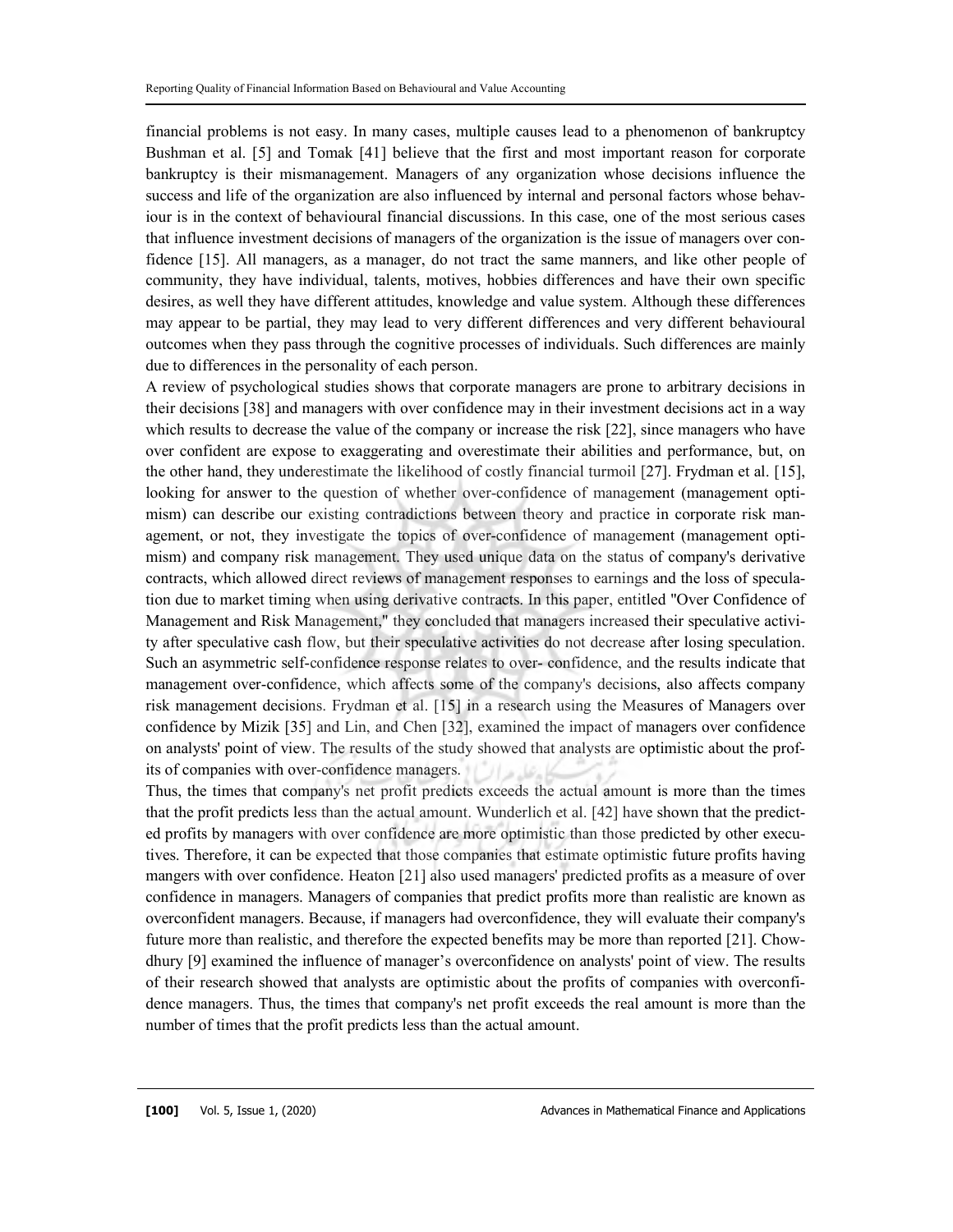## 2.3 Value Accounting

The main purpose of the research carried out in the field of value accounting is to increase the awareness of users of financial statements about the qualitative characteristics of the relevance and reliability of accounting information reflected in the market value of the owners' equity [2]. The reporting quality of financial information can play an effective role in accounting main objectives in meet the information needs of investors in the capital market. In these circumstances, the relevance of the value of accounting information is one of the useful measures used to evaluate the usefulness of accounting information, which is the primary objective of financial reporting. Chaudhry [7] defined four approaches to study the relevance of accounting information value:

- Fundamental analysis attitude of the relevance of accounting information
- predictability attitude of the relevance of accounting information value
- Informational attitude of the relevance of accounting information value

Measuring attitude of the relevance of the value of accounting information [7]. Accounting information and figures are only relevant when investors consider them in their assessments of the company's value and reflect the stock price [6]. According to Barte et al. [2], the relevance of the value of accounting information is includes meaningful relationship between the value of accounting figures and the value of the stock market which measured by stock prices. Review of the research literature suggests that Miller [34], study provided a framework for redefining the relationship between financial statements and company value and also provided a framework for modelling this context. Andrew Hribar and Yang [23]with the study of the relevance of the value of accounting information in the Indonesian market, showed that both of accounting and book value were partly able to explain the changes in the stock price and have a relevant information value Graham [17]state that the relevance of accounting information is influenced by the ability to invest in valuable resources Huang et al. [24] ,by conducting studies on the value of information on companies listed in Sri Lankan's Stock Exchange showed that accounting information is reliable with sufficient evidence.

# 3 Research Methodology and Hypotheses

## 3.1 Methodology

This study in terms of purpose is applied research and, in terms of data collection method is Semiexperimental after-event research in the field of proof accounting research. In this research, the deductive method is used to study the theoretical foundations about the variables of study to calculate the values of the variables based on the appropriate methods, and then, in the inductive method, we investigate the significance of the relationship between the behavioral characteristics of managers and the value content of accounting information as independent variables and reporting quality financial information as a dependent variable. The statistical population of this study is the listed companies in the Tehran Stock Exchange between 2007 and 2016. The sample of the research is also companies that have the following characteristics:

1- In order to increase the comparability, their fiscal year ends should be at the end of March

2- Companies accepted date to the Stock Exchange should be before 2007 and they should be in Stock Exchange still end of the fiscal year of 2016.

- 3- The companied should not be part of investment companies or financial intermediaries.
- 4- The length of the interruption of trading in these companies should or exceed over than 6 months. After applying the above limitations, 128 companies were selected as research sample. The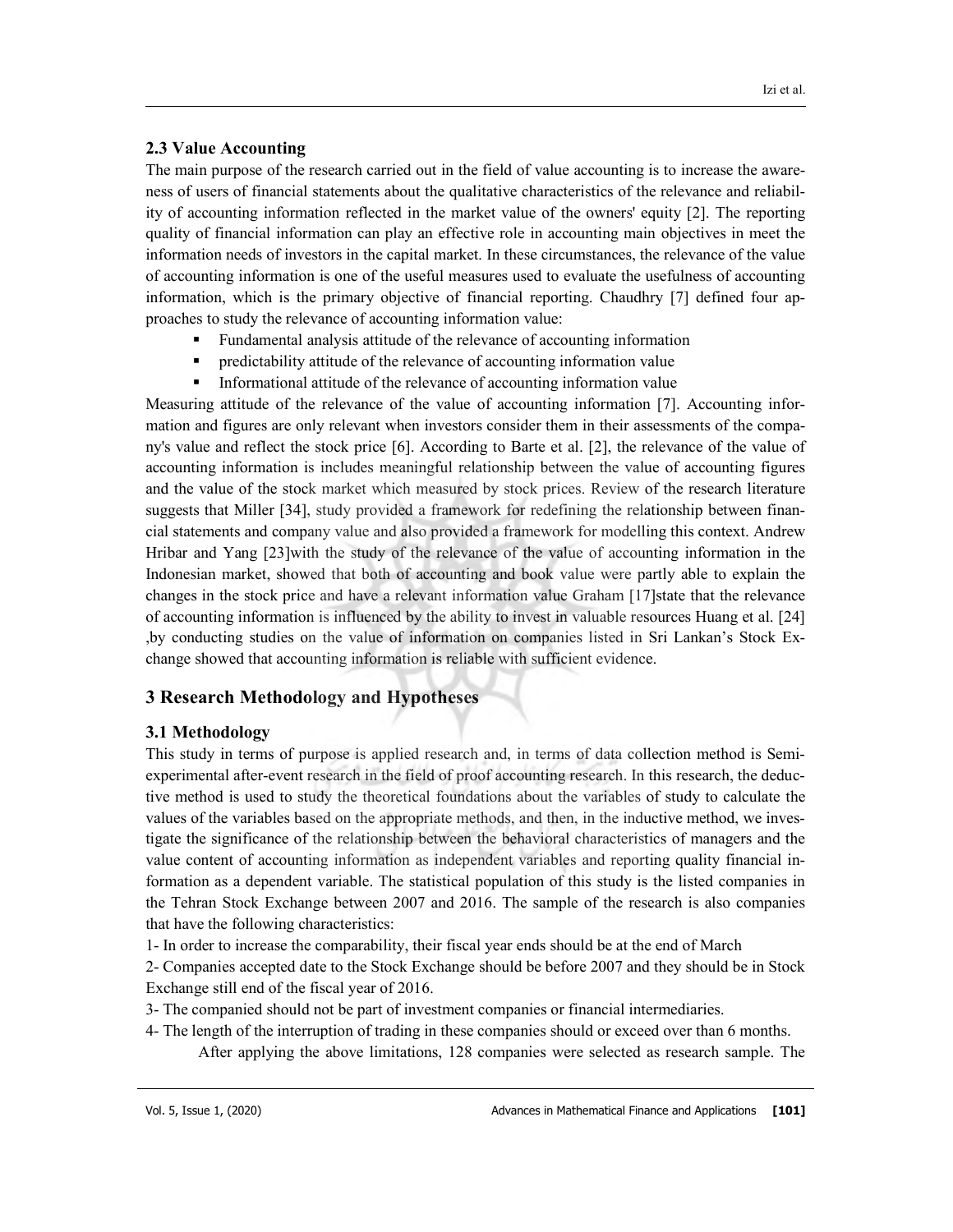data of this study were extracted from compact discs of statistical and statistical archives of Tehran Stock Exchange Organization, Tehran Stock Exchange databases and other databases as well as Dana Sahm and Tadbir Pardaz software. The final analysis of the collected data was done using SPSS and AMOS software (version 23). In Structural Equation Modelling Analysis, structural equation model is a combination of measuring models (verifiable factor models) and structural models (path models). The distinction between measuring models and structural models plays an important role in the next steps in the process of structural equations modelling. In fact, if the measurement model shows a suitable fit of measures of hidden variable, fitting of the structural model will be more reliable. For this reason, the model's assurance of measurement is prior to the structural model test. Therefore, to test the research hypothesis using the structural equation approach, two steps: first must be ensured the acceptable fit of the model of measurement (behavioural characteristics of managers and the value of accounting information) and then the we have to investigate the fit of the structural model (the relationship between the behavioural characteristics of managers and the value of accounting information with the reporting quality financial information). To reject or accept of research hypothesis, we conduct the significance test of each of the standardized regression coefficients of structural model (ttest). In order to achieve the research objectives, based on theoretical research and empirical studies, the following hypotheses are developed and tested:

H1: There is a significant relationship between the behavioural characteristics of managers with reporting quality of financial information.

H2: There is a significant relationship between the content value of the accounting information and the reporting quality of financial information.

#### 3.2 Conceptual model of research

The conceptual framework of model of present study is given in Fig. 1 which is drawn based on the structural equation modelling approach. In this model, according to the statistical analysis, the structural equations of the circle or ellipse form represent the hidden variable of financial behaviour of cognitive psychological managers that has several structures (opportunistic behaviour, myopia, and over-confidence). Rectangle shape or square is also a representation of observable variables.



## 3.3 Research variables

The variables studied in this study are as follows: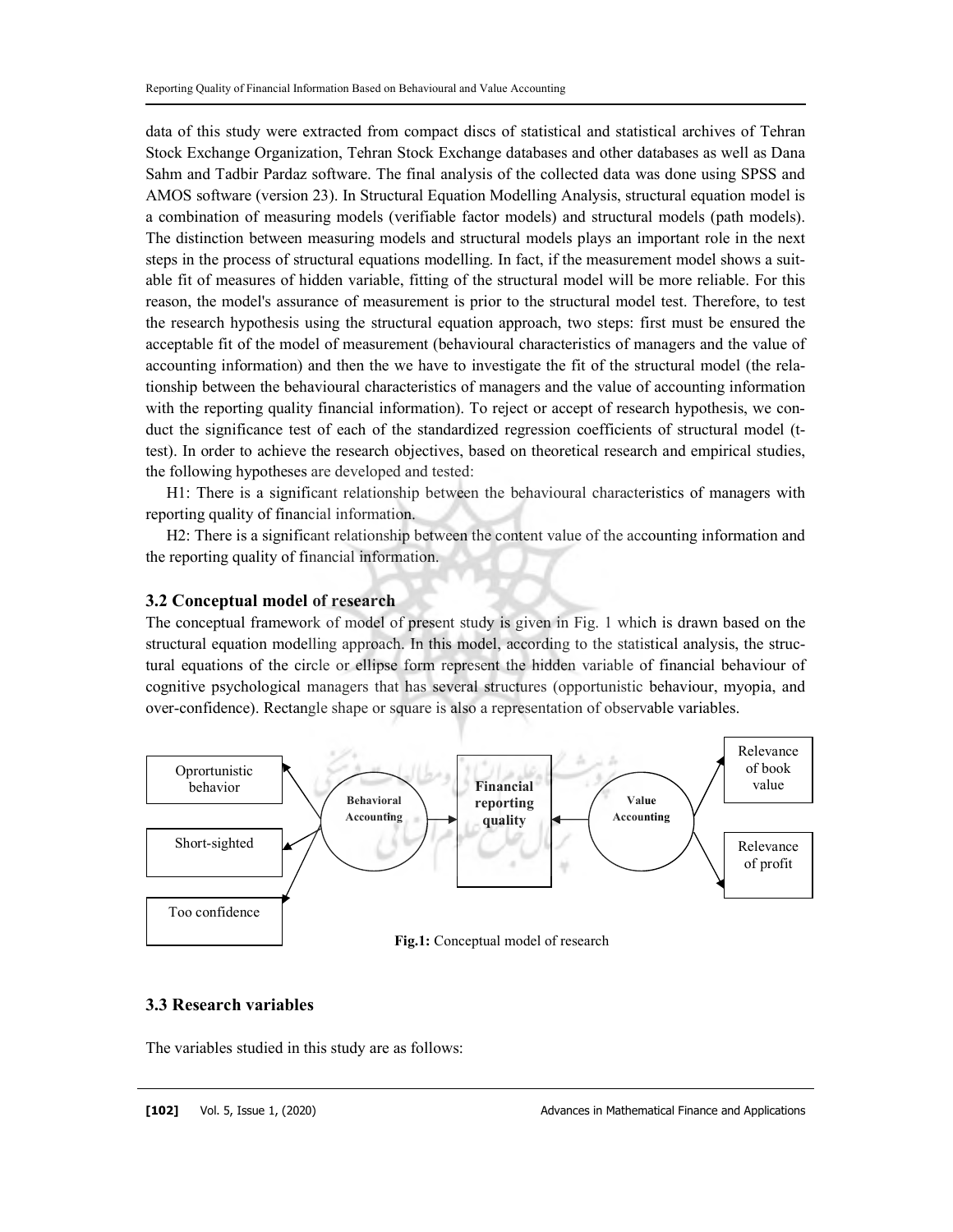#### Reporting quality of financial information:

One of the indicators of reporting quality of financial is disclosure quality of accounting information. The disclosure quality in the present research is the scores accrued to each company that is issued by the Tehran Stock Exchange and through the company's rating notices in terms of the quality of disclosure and information. Publisher rating points, are calculated based on the time of providing the information about prediction of earnings per share, unaudited interim financial statements of 3, 6 and 9 months, Auditor's opinion on the forecast of income for each initial and six months, Auditor's opinion on 6-month interim financial statements, unaudited financial statements for the ended year and the difference between actual audited estimates and performance. In the case of failure to provide timely financial statements audited by the end of the year and the scheduling of shareholders' interest payments, negative points are considered for each day. (Stock Exchange Organization, 2007) The benefits and reasons for using this disclosure quality measure are as follows:

1- The company's disclosure quality scores are measured by the Tehran Stock Exchange and it's based on precise and objective indicators such as the timing of providing relevant information and the difference in estimates with actual results. Therefore, the criterion used is sufficiently objective and reliable.

2- Contrary to the research done on the disclosure quality in Tehran Stock Exchange, this criterion does not only focus on the amount of disclosure, but also considers the timeliness and reliability of the disclosure of information.

#### Behaviour accounting:

Management Myopia: since expected that companies achieve significant financial success are acquiring the opportunity and resources to invest in long-term future assets. Therefore, companies that simultaneously report excessive expected returns and low marketing and R&D (research and development) costs are likely to be subject to myopia management (having short-sighting management). In order to identify and determine the myopia companies, it is first necessary to estimate the expected level of return on assets, marketing costs, and the cost of research and development for each company at any time. In this regard, in fellow of Birnberg [3] model equation 1 to 3 have been used:

- 1.  $ROA_{i,t} = B_0 + B_1ROA_{i,t-1} + \pounds_{I,t}$
- 2.  $MK_{tgi,t} = \beta_0 + \beta_1 MK_{tgi,t-1} + \pounds_{I,t}$
- 3.  $R&D_{i,t} = B_0 + B_1R&D_{i,t-1} + \pounds_{I,t}$

In these equation,  $ROA_{it} \cdot MK_{tgit} \cdot R&D_{it}$  are the return on assets (net profit divided by aggregate assets), the marketing cost and the cost of research and development for company i in the period t, respectively. Marketing costs and costs of research and development are extracted from disclosed explanatory notes of companies. Also, given that the number of available data for implementation of the research and development cost model was not sufficient, implementation of this model was not possible at the industry level. In order to extract the coefficients of the model and estimate the residuals, the profitability and marketing costs at the industry level and the R&D equation have been implemented across the entire company. After calculating the estimated values of return on assets, marketing costs, and the cost of research and development, using the above models, the predicted values obtained from the model were compared with the actual values. Then, with regard to the prediction error of the three models, the firms will be put in four main groups. Companies with a positive differ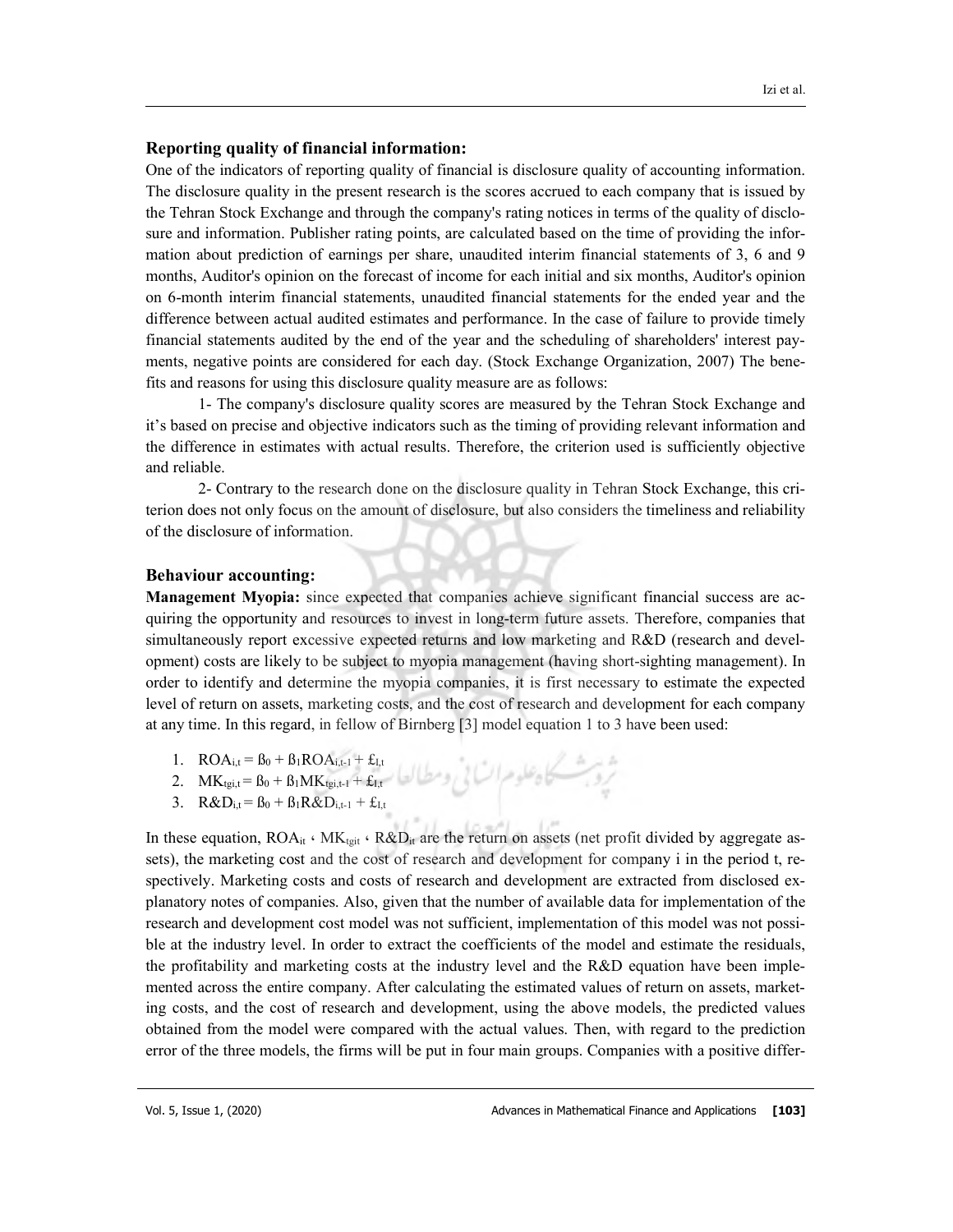ence in expected return on assets with realities and negative differences in the marketing and R  $\&$  D cost with realities are in Grf 1, the companies in Group 1 are considered to be myopia companies. In this group, despite the positive performance of the company and increased asset returns, marketing and research and development costs have declined.

Opportunistic Behavior of Management: In this study, to measure the variables of the managers' opportunistic behavior, in accordance with the Frydman et al. [15] indicator we used the total amount of transactions with affiliated entities disclosed in the notes accompanying the annual financial statements of the companies listed in Tehran stock Exchange divided by the total assets of the company's beginning period.

Over Confidence of Management: The criterion of measuring the over confidence of managers is calculated with differentiation of expected annual profit by management and real profit. If, during the studied period, the number of times that management expectations profits be more than the number of times that less than anticipated, management will have over confidence, and the variable of over confidence takes 1, otherwise it is considered as zero [12].

#### Value accounting:

The Relevance of the Book Value of Each Share. In the present study, similar to most studies in the field of relevance of accounting information value Miller 's model [34] has been used [41]. The ability of the model in Iran was investigated and confirmed by Mehrani et al, in 2012. Olson's pattern is as follows:

### $MV_{it} = \beta_0 + \beta_1 BV_{it} + \beta_2 E_{it} + C_{it}$

where in: MVit: Market value of each share of the company i at the end of the month of providing financial statements t; BVit: is the book value of each share of the company i in the year t; Eit: reported accounting profit for each share of i company in year t. In the above model, the coefficient  $\beta_1$  indicates the relevance of the book value.

**Relevance of Profit.** In the Olson model, the coefficient  $\beta_2$  represents the relevance of the benefit.

## 4 Analysis and Results

## 4.1 Descriptive Statistics

In order to better understand the research community, it is necessary to describe this data. The Table1 shows descriptive statistics of the variables used in the research, which include the survey of central indicators and dispersion, for a sample of 128 companies of the year of observation during the period from 2007 to 2017. The comparison of the mean of observations with their mean and its small difference indicates the normal distribution of observations.

| Variable                    | Standard  | Maximum | Minimum    | Middle | Average | Number of    |
|-----------------------------|-----------|---------|------------|--------|---------|--------------|
|                             | deviation |         |            |        |         | observations |
| Financial reporting quality | 23.5      | 91      | 16         | 50     | 49      | 1280         |
| Short-sighted               | 0.2804    | 2.38    | $-4.9$     | 0.0001 | 0.075   | 1280         |
| Opportunistic behaviour     | 0.933     | 31.08   | $-7.02$    | 4.76   | 4.89    | 1280         |
| Too confidence              | 0.195     | 1.000   | 0.000      | 0.62   | 0.54    | 1280         |
| Earnings per share          | 198       | 9136    | $-1728$    | 549    | 1087    | 1280         |
| Market value of each share  | 7328.11   | 64505   | 397        | 3564   | 6457.25 | 1280         |
| Book value of each share    | 4333      | 15173   | $-6590.82$ | 2108   | 2907.7  | 1280         |

| Table 1: descriptive statistics of the variables |  |  |  |  |
|--------------------------------------------------|--|--|--|--|
|--------------------------------------------------|--|--|--|--|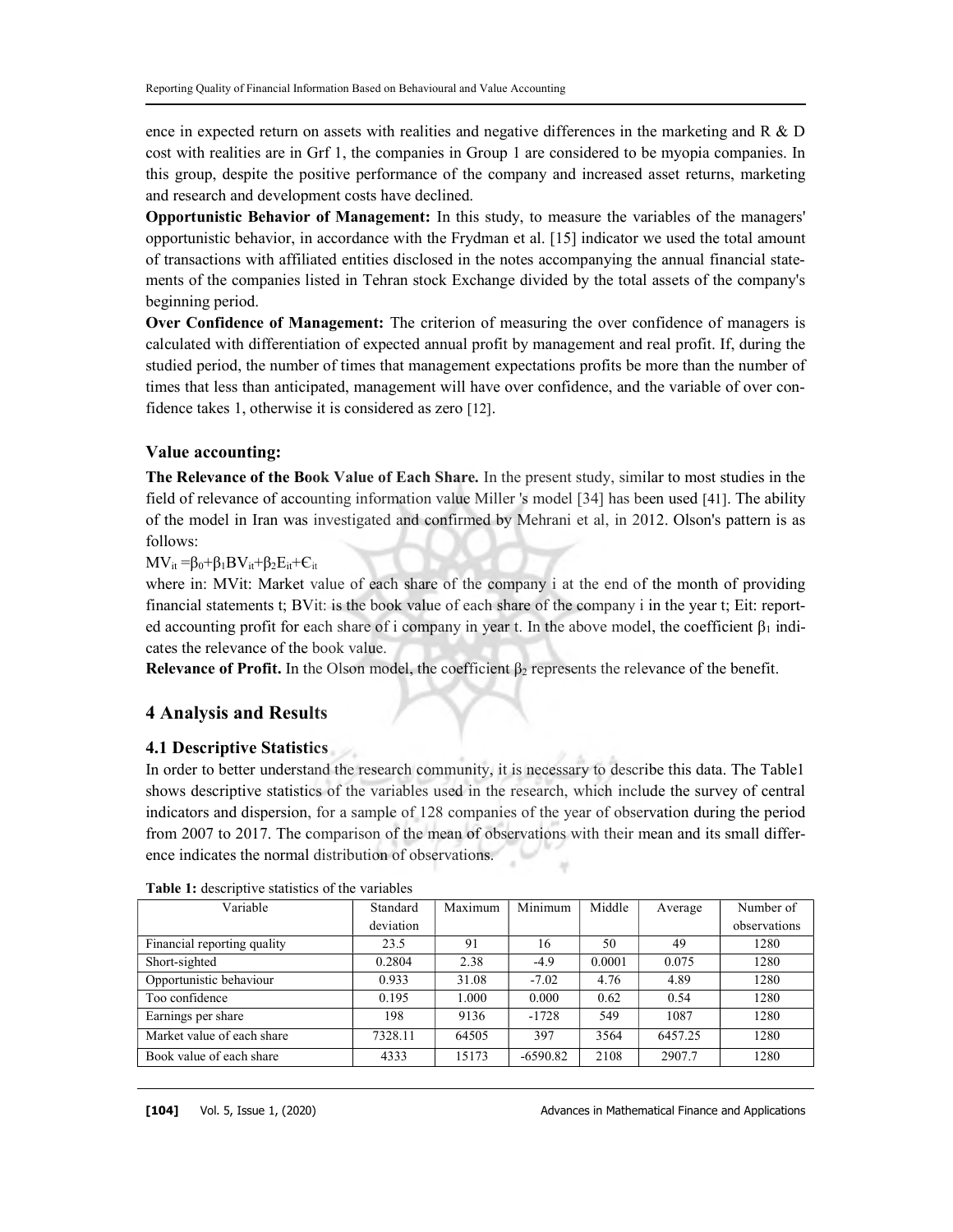As shown in Fig. 1, the positive mean of the reporting quality of financial information in listed companies of Tehran Stock Exchange indicates that the level of reporting quality of financial information is increasing. Given the necessity of performing preliminary tests of the data, on the data obtained and calculated for the pre-model tests have been conducted which are presented in follow. First, a summary of the results and their analysis is presented in this section.

#### 4.2 Validation of measurement model

After determining the conceptual model of research and data collection, the most important stage of modelling is validation of the measurement model. In this section, the researcher seeks to answer the question of whether the conceptual model represents research data? The validity of a model is examined using the fitting criterion. Therefore, at this stage of statistical analysis, it is expected that the fitting of the data to the conceptual model of the research is acceptable on the basis of scientific criteria. Fig 2 and table 2, respectively, shows a modified model for measuring the behavioural characteristics of managers and the value of accounting information and related fitness indicators. Necessary fitness criteria presented in table 2 state that behavioural accounting and value accounting systems have enough credit to test the research hypotheses.



Fig.2: Modified accounting model for behavioural and value

#### 4.3 Structural model validation

In evaluating step of structural model, while studying the relationships between hidden variables, the load factors of the model are measured and the structural model is re-estimated [38]. In such a way that factor loads and measurement errors in the model of measurement and structural model, freedom are considered and estimated. If the load values in the two models have a clear difference, this confirms the existence of a helpless situation in the interpretation. The advantage of this method is that the fitting of the model of measurement can be used as a basis for comparison, and the benchmarking of the fitness of the structural model. This view is widely used in modelling structural equations [30]. In the structural model, the research hypotheses are tested. The fitting index of the structural model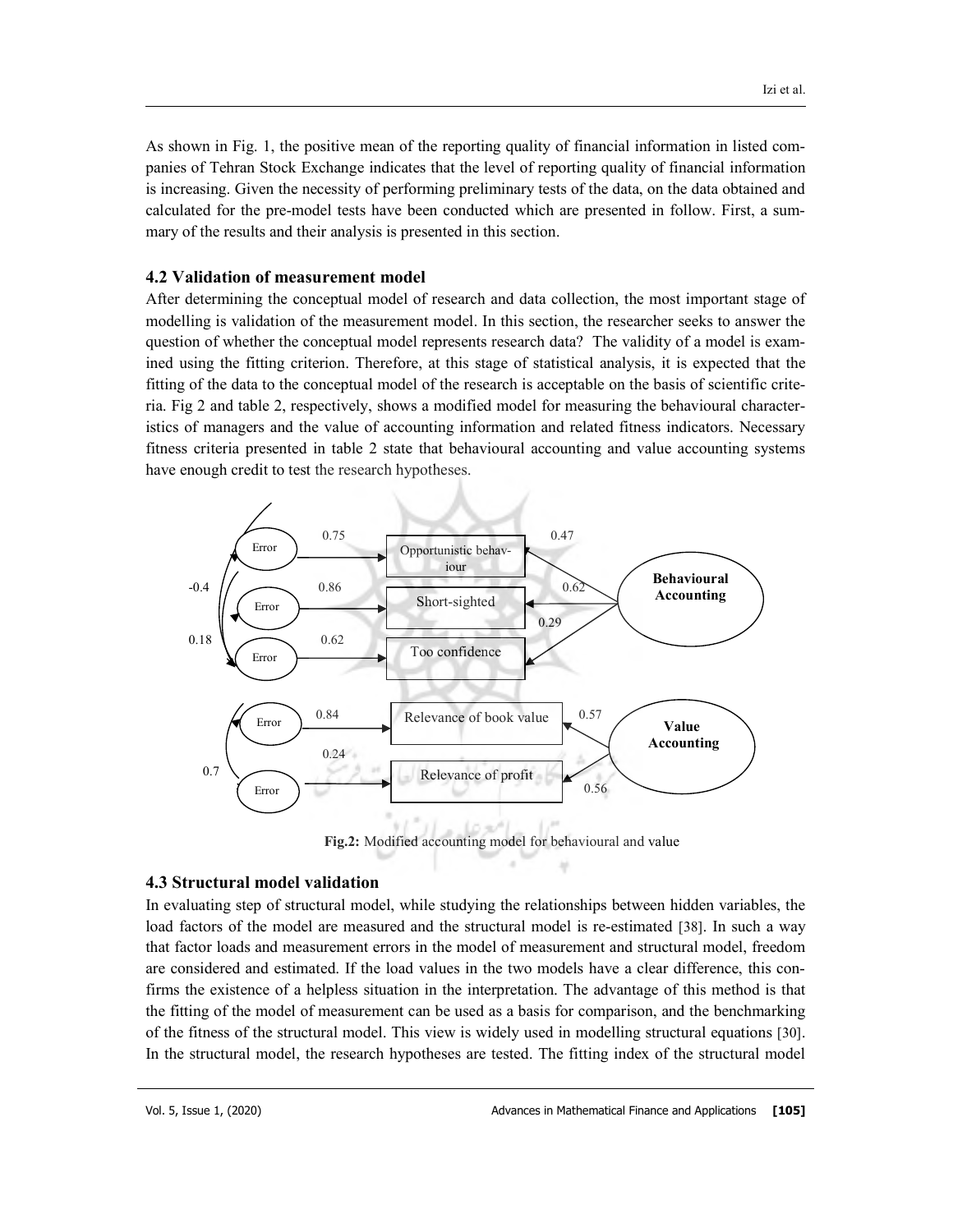for the research hypothesis test presented in Table 3, indicates the acceptable fit of the structural model and the non-exposure to the distressed phenomenon in the interpretation. After ensuring that the model is fit and the absence of a significant difference between the criteria for fitting in the measurement and structural patterns of the research have been checked, it is time to examine the research hypotheses and interpret the estimated coefficients between the hidden variables and the observed variables, which are shown in Table 4, the results of the test of research hypotheses are presented with their related statistics.

| Necessary fitness criteria | Fitness accepted | Modified | Abbreviation | Index name                                 |
|----------------------------|------------------|----------|--------------|--------------------------------------------|
|                            |                  | model    |              |                                            |
| Absolute fit indices       | More than 90%    | 0.933    | <b>GFI</b>   | Necessary index of fit                     |
|                            | More than $90\%$ | 0.923    | AGFI         | Necessary correctional index               |
| Adaptive fit indices       | More than $90\%$ | 1.011    | <b>NNFI</b>  | Unmatched fit index                        |
|                            | More than 90%    | 1.073    | NFI          | Normal fit index                           |
|                            | More than 90%    | 0.948    | <b>CFI</b>   | Adaptive fit index                         |
|                            | More than 90%    | 0.614    | IFI          | Incremental fit index                      |
| Economic fit index         | More than $90\%$ | 0.038    | <b>PNFI</b>  | Normalized fitting index                   |
|                            | Less than $10\%$ | 0.029    | <b>RMSEA</b> | Root Mean Squares Estimated Error          |
|                            | Less than 3      | 0.644    | CMIN/df      | Chi-square normalized to degree of freedom |
| Other fitness indicators   | More than 200    | 1429     | Hoelter      | Holder index $(0.05)$                      |

Table 2: necessary fitness criteria for a modified behavioural and value

Table 3: Necessary fitness criteria for the structural model

| Fitness accepted | Modified<br>model | Abbreviation | Index name                                 | Necessary fitness criteria |
|------------------|-------------------|--------------|--------------------------------------------|----------------------------|
| More than 90%    | 0.933             | <b>GFI</b>   | Necessary index of fit                     | Absolute fit indices       |
| More than 90%    | 0.923             | AGFI         | Necessary correctional index               |                            |
| More than 90%    | 1.011             | <b>NNFI</b>  | Unmatched fit index                        | Adaptive fit indices       |
| More than 90%    | 1.073             | <b>NFI</b>   | Normal fit index                           |                            |
| More than 90%    | 0.948             | <b>CFI</b>   | Adaptive fit index                         |                            |
| More than 90%    | 0.614             | IFI          | Incremental fit index                      |                            |
| More than 90%    | 0.038             | <b>PNFI</b>  | Normalized fitting index                   | Economic fit index         |
| Less than $10\%$ | 0.029             | <b>RMSEA</b> | Root Mean Squares Estimated Error          |                            |
| Less than 3      | 0.616             | CMIN/df      | Chi-square normalized to degree of freedom |                            |
| More than 200    | 1701              | Hoelter      | Holder index $(0.05)$                      | Other fitness indicators   |

Table 4: The results of the research hypothesis test

| Test hypothesis result                         | Significance level | Path coefficient | Structural Model Variable                           |
|------------------------------------------------|--------------------|------------------|-----------------------------------------------------|
| Not rejecting the hypothe-<br>S <sub>1</sub> S | 0.0002             | $-0.375$         | Behavior accounting ____ Financial reporting quali- |
| Not rejecting the hypothe-<br>S1S              | 0.000              | 0.662            | Behavior value ____ Financial reporting quality     |

As shown in Table 4, the path coefficient of managers' behavioural characteristics and the reporting quality of financial information is negative by 0.357 and the significance level of 0.0002 is less than 5%. So, it can be claimed that the behavioural characteristics of managers with the reporting quality of financial information has a significant negative relationship and the first hypothesis of the research is confirmed. Also, the path coefficient to the value of the accounting information and the reporting quality financial information is positive at 0.662 and the significant level is 0.0000 less than 5%.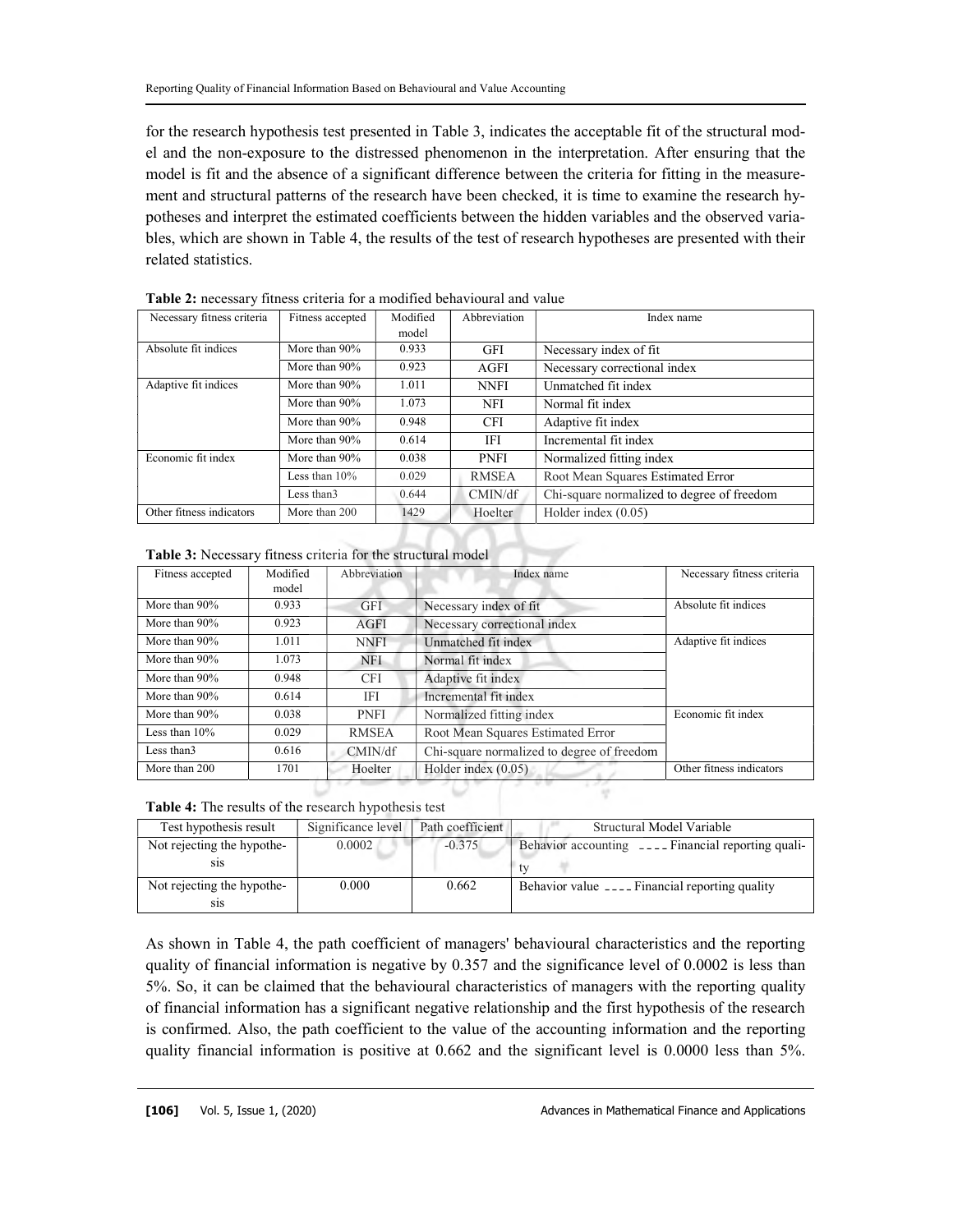Therefore, it can be argued that the value of accounting information has a positive meaningful relationship and the second hypothesis of the research is confirmed. In Fig. 3, the structural model of the research is presented along with the standardized regression coefficient.



Fig. 3: Structural model of research along with standardized regression coefficients

#### 5 Conclusions and Discussion

One of the goals of financial reporting is the providing of information to allow for the rational decision of investors and creditors. In this regard, providing useful and relevant information on the ability to influence the financial decisions of individuals leading to the optimization of decisions is one of the important points that are interesting to users of financial statements. For financial information to be useful in the decision making of the groups, financial reporting purposes require disclosure information in an appropriate manner and this information should be accessible for all.

The views and thoughts of managers as the main decision makers of the company and final verifiers of the reports published by the company can play a significant role in regulating and disclosing information of the company. Research during the 1990s led to the development of models that linked people's psychology to financial markets. Accordingly, researchers encountered many exceptions in financial markets and concluded that behavioural and value phenomena play an important role in determining the behaviour of financial markets. Cognitive psychology deals with the study of psychological processes that affect human thought [30]. Managers as one of the most influential actors in the capital market by providing transparent information are influenced by the phenomenon that influences thought, which can influence their decisions in providing transparent information and how information is reported. As a result, managers' behavioural characteristics are expected to be effective in the reporting quality of financial information. Improving the quality of financial reporting information is one of the consequences of paying attention to valuable content for users of corporate financial information. Therefore, in the present study, the relationship between the behavioural characteristics of managers and the value content of accounting information with the reporting quality of financial information was first examined using a structural equation modelling approach and then by providing a regression model. The results indicate that the behavioural characteristics of the CEOs affect the reporting quality of financial information. Thus, myopia firms are expected to have higher stock returns than other companies this year and report more unusual profits than other companies, Therefore, the reporting quality of financial information will be higher, and if investors are aware of the inflation of profit, then they will probably find the profit information worthless. As a result, the reporting quality of financial information for companies that reduce marketing and research and development costs will be less than the reporting quality of other profitable companies. While in Tehran Stock Exchange, however, does not assess the shares of myopia companies less than non-myopia, and is not able to understand this myopia in the short term, and market players have more than focused on financial reports provided by centralized companies. And do not pay enough attention to other criteria for assessing the performance of the company. These results are consistent with the findings of Jagolinzer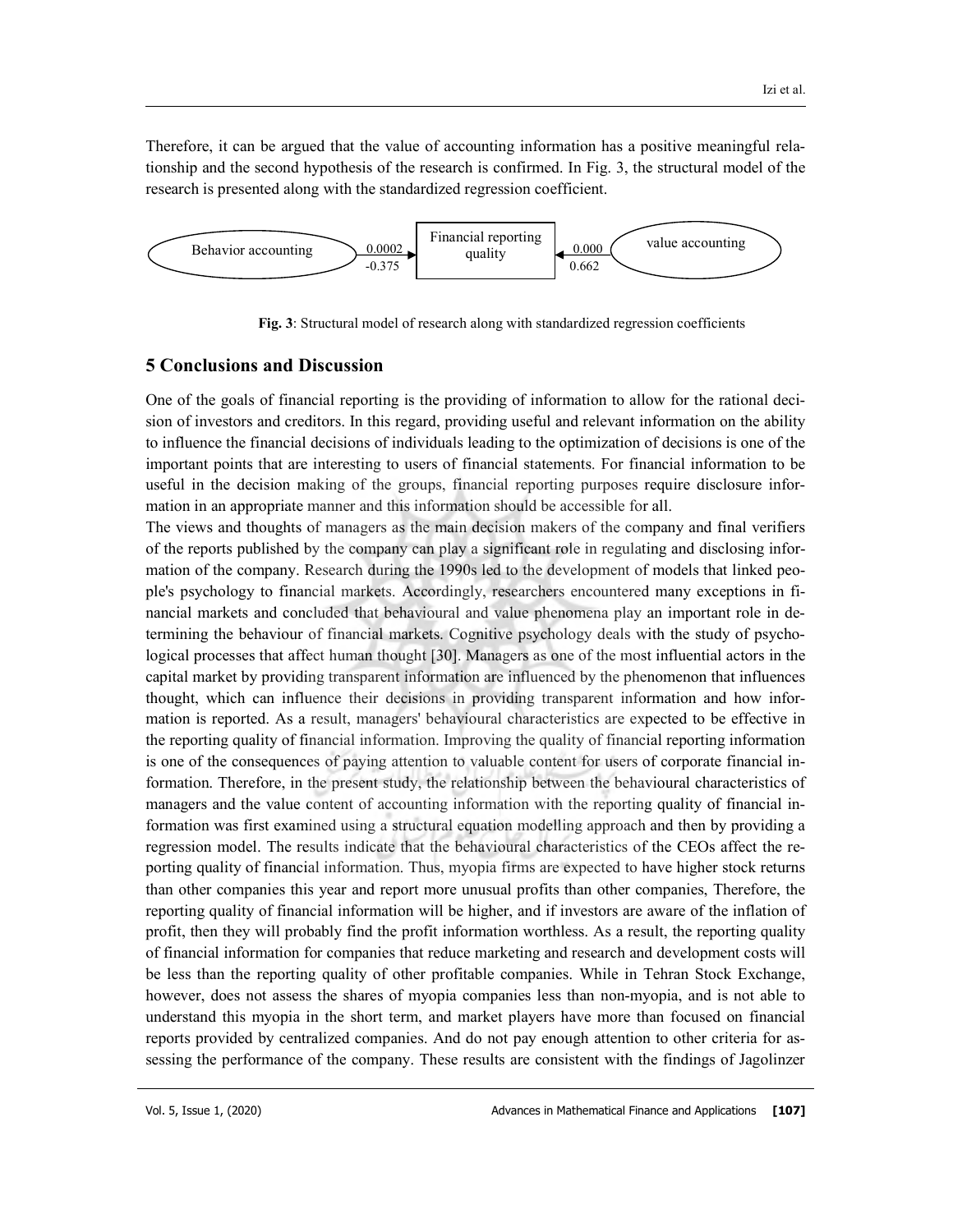[27] which show the reduction of voluntary expenditures (such as marketing and R & D) in the short term will reduce costs and increase profits, but in the long run, lead to lower yields and more financial commitments for companies. It seems that the capital market in Iran does not fully and rapidly identify the future outcomes of reducing marketing and research and development costs and cannot properly measure or cut down on myopia costs, and investors will be able to ignore other Behavioural Factors Managers make their own decisions in evaluating company performance limited to reports. These results are consistent with the findings of Jacob and Birnberg [26], based on the small reaction of the market to the reduction of marketing and research and development. Also, the view that governs the incentives for trading with affiliated persons refers to the existence of opportunistic behaviour (conflict of interest) in conducting these transactions. As a result, the significance of the relationship between the transaction and the persons affiliated with the financial reporting quality of the listed companies in the Tehran Stock Exchange is indicative of the opportunistic nature of these transactions in the Iranian market, which proves the concerns of the Tehran Stock Exchange regarding transactions with Affiliated Persons. These results are consistent with the findings of Kahneman and Tversky [29] that there are goals behind dealing with affiliated individuals and being efficient or opportunistic in these transactions. Highly trustworthy executives are often optimistic about their decisions and their results, especially in investment decisions, and are more inclined to show high returns on stock. Therefore, accounting information quality is affected by this approach, and managers most tend to disclose optimistic information. These results are consistent with the findings of Mizik [35], Kern [31], That profits predicted by managers with over confidence are more optimistic than the profits predicted by other managers, and the disclosure quality of financial reporting is influenced by the confidence of managers.

These materials show that in Iran, managers with different cognitive characteristics in the same conditions in order to make financial decisions to the goals of the company, they display different behaviours. Also, the provision of transparent and reliable information according to users' needs and attention to the quantitative and qualitative level of published information can play a significant role in the financial reporting quality. Therefore, it is suggested that investors and financial analysts when analysing the financial statements and in their assessment of the companies pay attention to the behavioural characteristics of the managers and the target value of the company from the company's financial reporting and the information contained in the financial statements not just technical use, but a footprint of behavioural and exchange effects to determine the value of the information reported, so that they can more closely assess the management objectives of reporting and make the appropriate decision. رئال حامع علوم اتنائى

## References

[1] Baker, M., Ruback, R., Wurgler, J., Behavioral Corporate Finance, Handbook of Corporate Finance: Empirical Corporate Finance 2007, 1, P.145-186.

[2] Barth, M.E., Beaver, W.H., Landsman, W.R., The relevance of the value relevance literature for financial accounting standard setting: another view, journal of Accounting and Economice, 2001, 31, P.77-104.

[3] Birnberg, J.G, A Proposed Framework for Behavioral Accounting Research, Behavioral Research in Accounting, 2011, 23(1), P.1–43.Doi:10.2308/bria.2011.23.1.1.

[4] Edward, J.L., Lindsay, M.A., If Eyes are the Window to Our Soul, What Role does Eye-Tracking Play in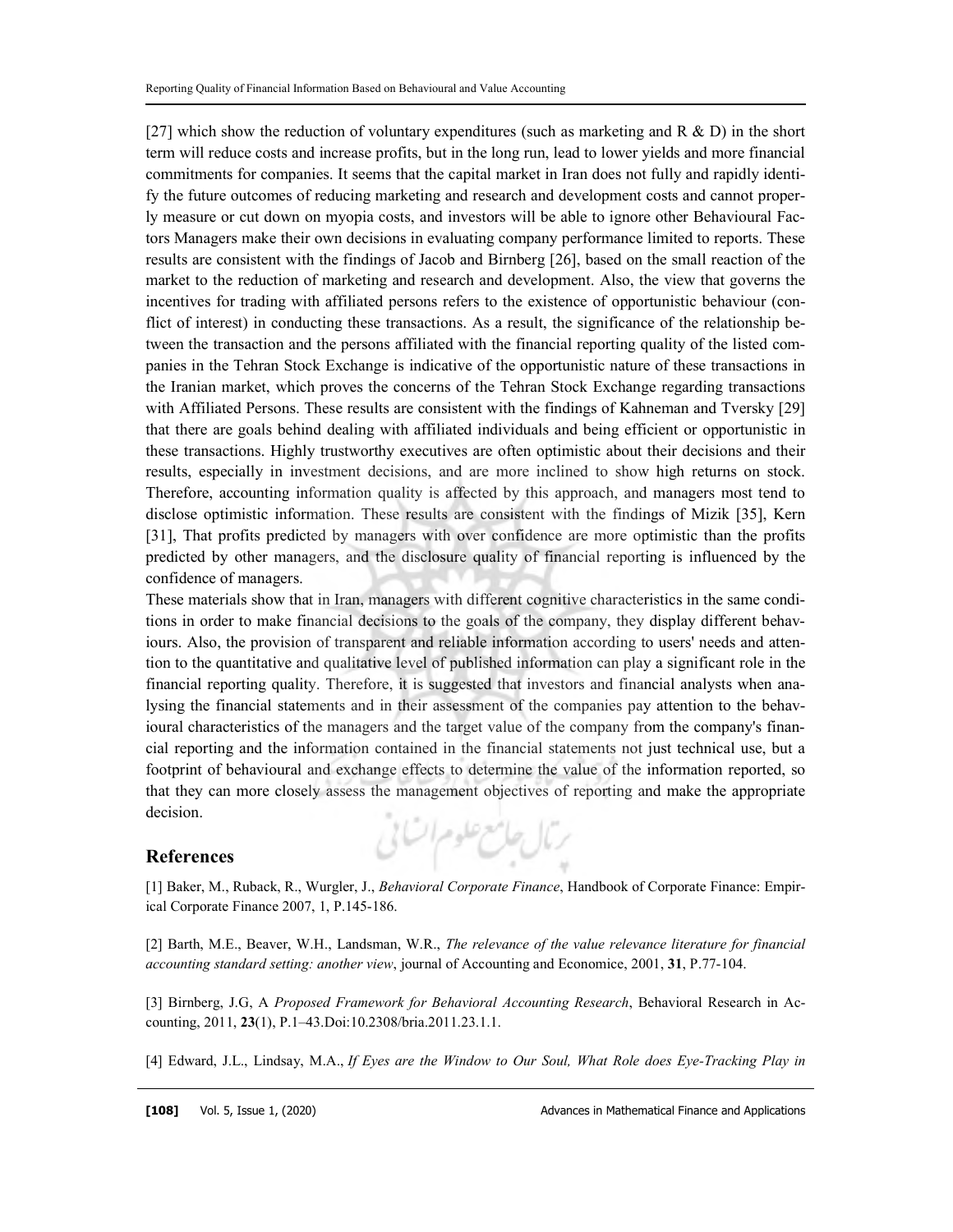Accounting Research?, Behavioral Research in Accounting, 2019, 31(2), P.107-133. Doi:10.2308/bria-52283

[5] Bushman, R., Piotroski, J., Smith, A., What determines corporate transparency? Journal of Accounting Research, 2004, 42(2). Doi:10.1111/j.1475679X.2004.00136.x.

[6] Chang, T.Y., Hartzmark, S.M., Solomon, D.H., Eugene, F., Being surprised by the unsurprising: Earnings seasonality and stock returns, The Review of Financial Studies, 2016, 30(1), P.281-323.

[7] Chaudhry, R., An interactive disclosure on stock price volatility applied to stock market. International Journal of Management, 2014, 2(7), P.8-11.

[8] Cheung, Y., Jing, L., Lu, T., Rau, P.R., Stouratis, R., Tunneling and Propping Up: An Analysis of Related Party Transactions by Chinese Listed Companies, Pacific-Basin Finance Journal, 2009, 17, P.372–393 Doi: Doi:10.1016/j.pacfin.2008.10.001

[9] Chowdhury, J., Managerial myopia: A new look, Available at SSRN. 2012;1991429, 2012.

[10] Cooper, A.C., Woo, C., Dunkelberg, W., Entrepreneurs Perceived Chances for Success, Journal of Business Venturing, 1988, 3, P.97-108. Doi:10.1016/0883-9026(88)90020-1.

[11] Dess, G.G, Picken, J.C, Beyond productivity: How leading companies achieve superior performance by leveraging their human capital, New York: American Management Asses., 1999.

[12] Ducharme, L., Malatesta, P.H., Sefcik, S.E., Earnings Management, Stock Issues, and Shareholder Lawsuits. Journal of Financial Economics, 2004, 71(1), P. 27-49. Doi:10.1016/S0304-405X(03)00182-X.

[13] Duruigbo, E., Tackling Shareholder Short-Termism and Managerial Myopia, 2014, 61 Pg., Doi:10.2139/ss rn.1802840.

[14] Espinosa, M., Trombetta, M., Disclosure Interactions and the Cost of Equity Capital: Evidence from the Spanish Continuous Market, Journal of Business Finance and Accounting, 2007, 34 (10), P.1371-1392. Doi: 10.1111/j.1468-5957.2007.02064.x .

[15] Frydman, C.N., Barberis, P., Bossaerts, M., Using Neural Data to Test a Theory of Investor Behavior: An Application to Realization Utility, The Journal of Finance, 2014, 69(2), P. 907–946. Doi:10.1111/jofi.12126.

[16] Genesove, D., Mayer, C., Loss aversion and seller behavior: Evidence from the housing market. The Quarterly Journal of Economics, 2001, 116, P.1233-1260. Doi:10.1162/003355301753265561.

[17] Graham, J.R., Harvey, C.R., Rajgopal, S., The Economic Implications of Corporate Financial Reporting. Journal of Accounting and Economics, 2005, 40(1–3), P.3-73. Doi:10.3386/w10550.

[18] Hartzmark, S., The worst, the best, ignoring all the rest: The rank effect and trading behavior, Review of Financial Studies, 2014, 4, P.1-16, Doi:10.2139/ssrn.2503987 .

[19] Hassas, Y., Nadi, Gh., The Role of Transparency in the Effectiveness of Corporate Governance, Accountant magazine, 2006, 179, P.32-38 (In Persian).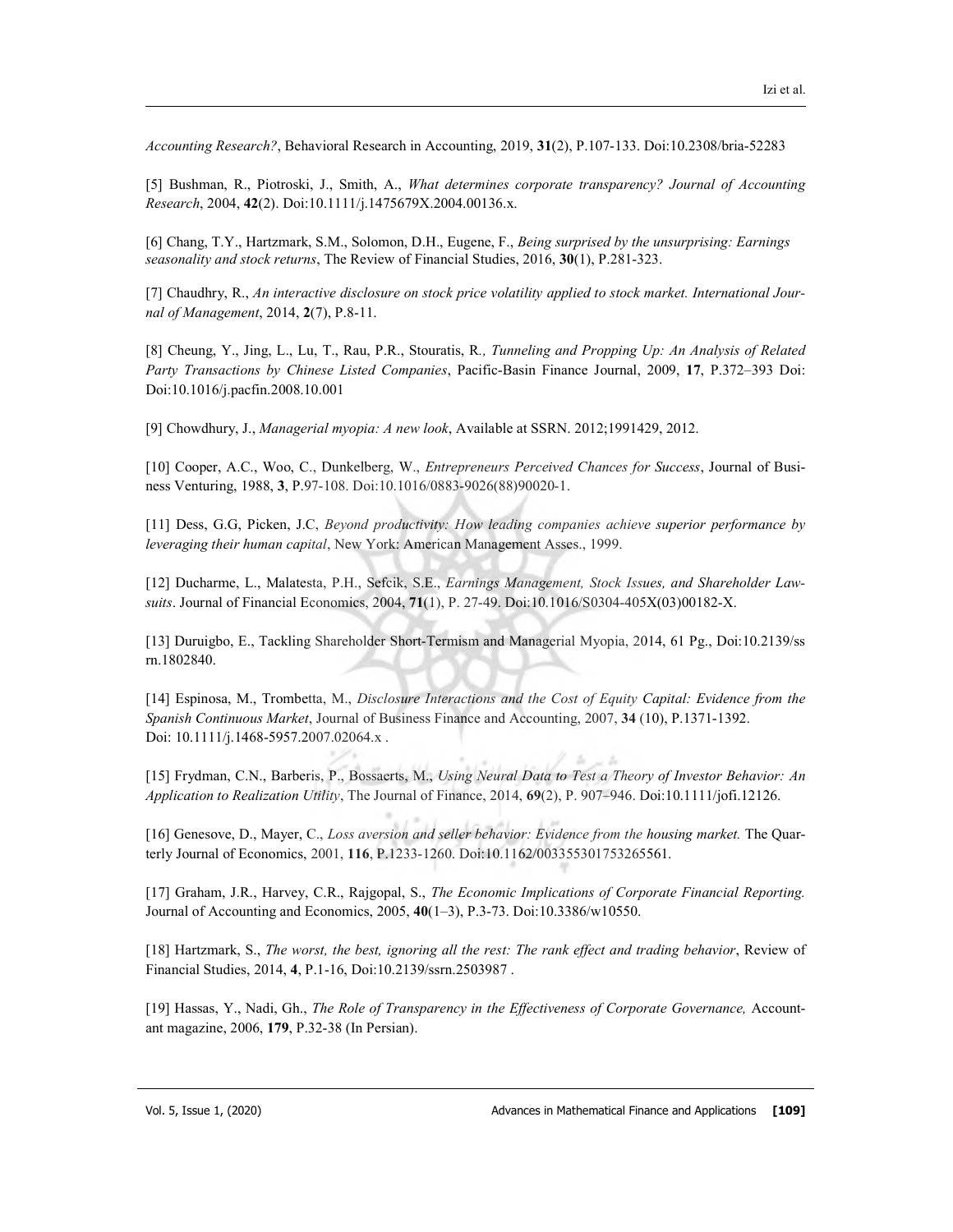[20] Hayward, M.L., Hambrick, D.C., Explaining the premiums paid in large acquisitions: evidence of CEO hubris. Administrative Science Quarterly, 1997, 42(1): 103-127. Doi:10.1017/mor.2015.30.

[21] Heaton, J.B., Managerial Optimism and Corporate Finance, Financial Management, 2002, 31, P.33-45.

[22] Ho, C.R., Chang, Y., CEO Overconfidence and Corporate Financial Distress, 25th Australasian Finance and Banking Conference, 2012 , Doi:10.2139/ssrn.1659440.

[23] Hribar, P., Yang, H., CEO Overconfidence, Managerial Earnqings Forecasts, and Earnings Management. Working Paper, University of Iowa and Cornell University, 2011, Doi:10.1111/1911-3846.12144.

[24] Huang, W., Jiang, F., Liu, Z., Zhang, M., Agency cost, top executives' Overconfidence, and Investment-cash Flow Sensitivity- Evidence from Listed Companies in China, Pacific-Basin Finance Journal, 2011, 19, P.261- 277. Doi:10.1016/j.pacfin.2010.12.001.

[25] Izadikhah, M., Improving the Banks Shareholder Long Term Values by Using Data Envelopment Analysis Model. Advances in Mathematical Finance and Applications, 2018, 3(2), p. 27-41. Doi: 10.22034/amfa.2018.540829

[26] Jacob, G.B., A Proposed Framework for Behavioral Accounting Research. Behavioral Research in Accounting: Spring, 2011, 23(1), P.1-43. Doi:10.2308/bria.2011.23.1.1

[27] Jagolinzer, A.D., Sec rule 10b5-l and insiders' strategic trade, Management Science, 2009, 55, P.224-239. Doi: 10.1287/mnsc.1080.0928.

[28] Kahneman, D., Lovallo, D., Timid Choices and Bold Forecasts A Cognitive Perspective on Risk Taking. Management Science, 1993, 39 (1), P.17- 31.

[29] Kahneman, D., Tversky, A., Prospect Theory: An Analysis of Decision under Risk, Econometrica, 1979, 47(2), P.263-291.

[30] Kelly, W.P., Using Psychology to Understand and Decode Financial Behavior, A Dissertation Presented to the Faculty of the Graduate School of Yale University in Candidacy for the Degree of Doctor of Philosophy, 2016, 3, P.1-118. الوعراب في رومضالطا

[31] Kern, D.A., A matter of strategic misfit: Management myopia and value destruction. Doctoral dissertation, Oklahoma State University, 2006. عله عبرا ا

[32] Lin, Y., Hu, S., Chen, M., Managerial Optimism and Corporate Investment: some Empirical Evidence from Taiwan, Pacific-Basin Finance Journal, 2005, 13, P.523-546. Doi:10.1016/j.pacfin.2004.12.003.

[33] Malmendier, U., Tate, G., CEO Overconfidence and Corporate Investment, The Journal of Finance, 2005, 6, P.2661-2700. Doi:10.1111/j.1540-6261.2005.00813.x.

[34] Miller, K.D., Knowledge Inventories and Managerial Myopia, Strategic Management Journal, 2002, 23(8), P.689-706. Doi:10.1002/smj.245.

[35] Mizik, N., The Theory and Practice of Myopic Management. Journal of Marketing Research, 2010, 47(4), P.594-611. Doi:10.1509/jmkr.47.4.594.